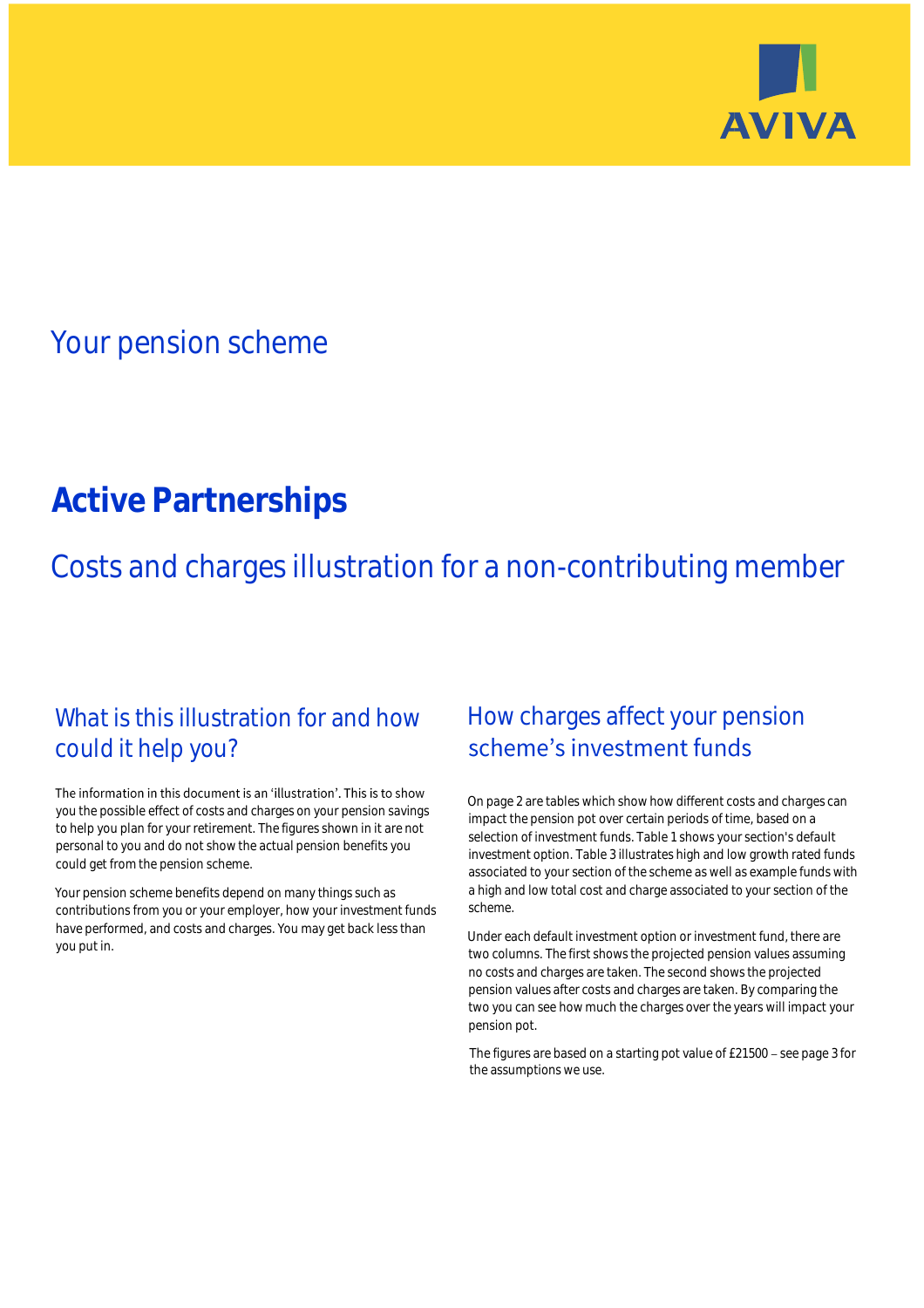| Illustration of effect of costs and charges on the Default Investment Option in |
|---------------------------------------------------------------------------------|
| <b>Active Partnerships</b>                                                      |

|                | <b>My Future</b>                      |                                    |  |  |  |  |
|----------------|---------------------------------------|------------------------------------|--|--|--|--|
|                | Assumed growth rate 3.3% (p.a.)       |                                    |  |  |  |  |
|                | Assumed costs and charges 0.6% (p.a.) |                                    |  |  |  |  |
|                | Projected value assuming no           | <b>Projected value after costs</b> |  |  |  |  |
| At end of year | costs and charges are taken           | and charges are taken              |  |  |  |  |
| $\mathbf{1}$   | £21,700                               | £21,600                            |  |  |  |  |
| $\overline{2}$ | £22,000                               | £21,700                            |  |  |  |  |
| 3              | £22,200                               | £21,800                            |  |  |  |  |
| 4              | £22,400                               | £21,900                            |  |  |  |  |
| 5              | £22,700                               | £22,000                            |  |  |  |  |
| 10             | £23,900                               | £22,500                            |  |  |  |  |
| 15             | £25,200                               | £23,000                            |  |  |  |  |
| 20             | £26,600                               | £23,500                            |  |  |  |  |
| 25             | £28,100                               | £24,100                            |  |  |  |  |
| 30             | £29,600                               | £24,600                            |  |  |  |  |
| 35             | £31,200                               | £25,200                            |  |  |  |  |
| 40             | £32,600                               | £25,500                            |  |  |  |  |
| 45             | £33,400                               | £25,400                            |  |  |  |  |
| 50             | £33,600                               | £24,800                            |  |  |  |  |

### **Table 2**

| List of Funds included in the Default Investment Option |                       |                    |  |  |  |
|---------------------------------------------------------|-----------------------|--------------------|--|--|--|
| <b>Fund name</b>                                        | <b>Total Cost and</b> | <b>Growth Rate</b> |  |  |  |
|                                                         | Charge (p.a.)         | (p.a.)             |  |  |  |
| Av My Future Consolidation-FPMFCONP                     | 0.56%                 | 2.40%              |  |  |  |
| Av My Future Growth-FPMFGROP                            | 0.62%                 | 3.60%              |  |  |  |
|                                                         |                       |                    |  |  |  |
|                                                         |                       |                    |  |  |  |
|                                                         |                       |                    |  |  |  |
|                                                         |                       |                    |  |  |  |
|                                                         |                       |                    |  |  |  |
|                                                         |                       |                    |  |  |  |
|                                                         |                       |                    |  |  |  |
|                                                         |                       |                    |  |  |  |

**Aviva Life & Pensions UK Limited.**

Registered in England No. 3253947. Registered office: Aviva, Wellington Row, York, YO90 1WR. Authorised by the Prudential Regulation Authority and regulated by the Financial Conduct Authority and the Prudential Regulation Authority. Firm Reference Number 185896. **aviva.co.uk** TEMP GFI NG071309 09/2018